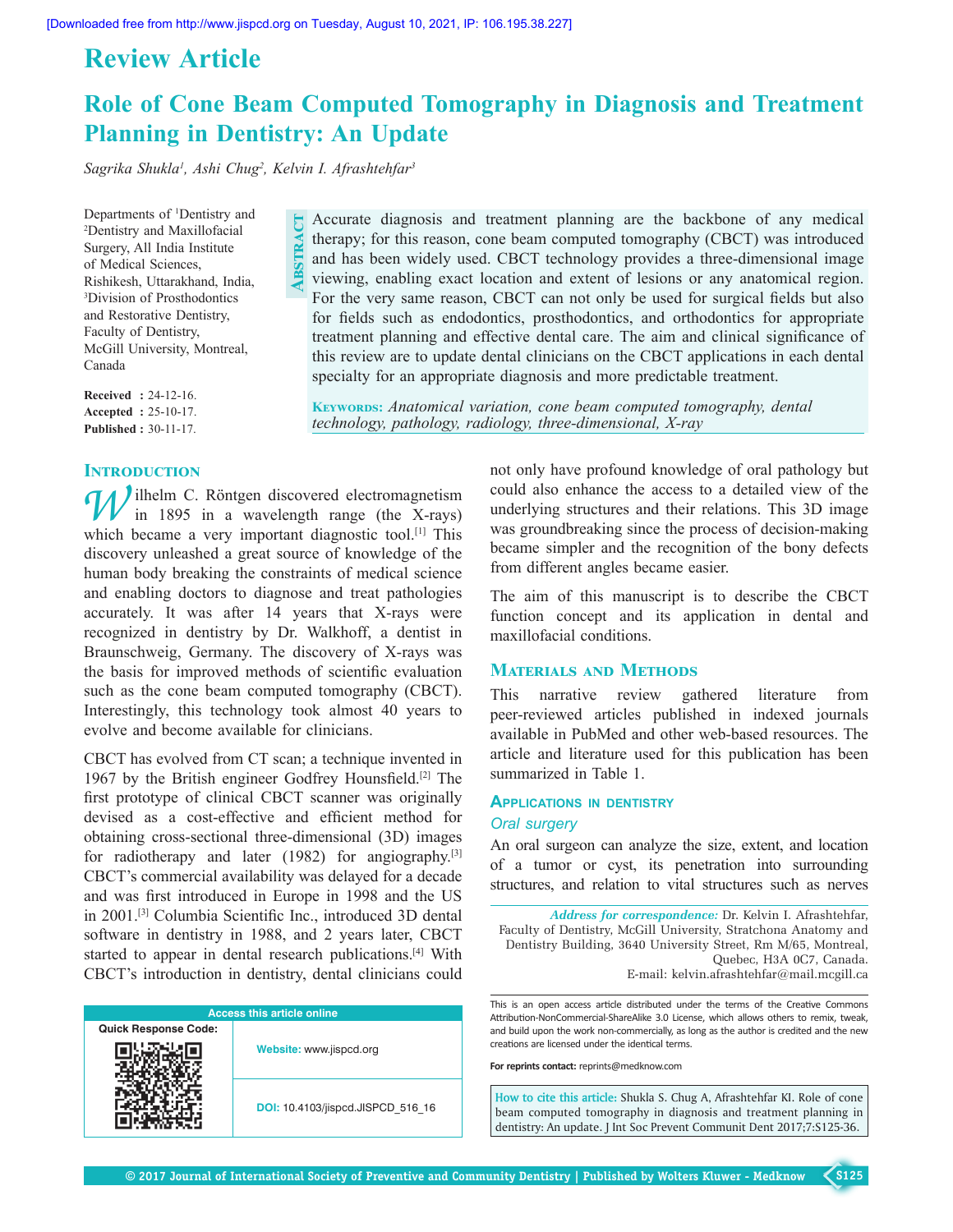| Table 1: Summary of literature used for this publication |  |                   |                         |                                                                                                                                                                                                                                                                                                                                                    |                                                                                                                                                                                                                                                                                                                                                                                                                                                           |
|----------------------------------------------------------|--|-------------------|-------------------------|----------------------------------------------------------------------------------------------------------------------------------------------------------------------------------------------------------------------------------------------------------------------------------------------------------------------------------------------------|-----------------------------------------------------------------------------------------------------------------------------------------------------------------------------------------------------------------------------------------------------------------------------------------------------------------------------------------------------------------------------------------------------------------------------------------------------------|
| Author                                                   |  | Year Study design | Sample size             | Method summary                                                                                                                                                                                                                                                                                                                                     | Conclusion                                                                                                                                                                                                                                                                                                                                                                                                                                                |
| Filler AG                                                |  | 2009 Review       |                         | A steady series of advances<br>in physics, mathematics,<br>computers, and clinical imaging<br>science have progressively<br>transformed diagnosis and<br>treatment of neurological and<br>neurosurgical disorders in the<br>115 years between the discovery<br>of the X-ray and the advent of<br>high-resolution diffusion-based<br>functional MRI | Overall, the competitive arenas of the<br>academic, intellectual property, and<br>corporate aspects of these historical<br>developments appear to have acted to spur<br>on the advance of technology                                                                                                                                                                                                                                                      |
| Bhattacharyya KB                                         |  | 2016 Review       |                         | A review article focusing on<br>the work of Godfrey Newbold<br>Hounsfield                                                                                                                                                                                                                                                                          | Informative article regarding the work<br>of Godfrey Newbold Hounsfield and his<br>contributions to the field of medicine                                                                                                                                                                                                                                                                                                                                 |
| Liguori C et al.                                         |  | 2015 Review       |                         | Article focusing on the history,<br>components, and functioning of<br><b>CBCT</b>                                                                                                                                                                                                                                                                  | The introduction of CT is one of the<br>most important milestones achieved<br>in the last 40 years of clinical and<br>biomedical research making imaging<br>more robust and reliable as an evaluation<br>technique for patients in all clinical<br>settings                                                                                                                                                                                               |
| Orentlicher G et al.                                     |  | 2012 Review       |                         | The introduction of new 3D<br>diagnostic and treatment<br>dentistry shows an accurate and<br>as virtual treatment plan is now<br>a reality. Such techniques have<br>revolutionized dental implant<br>diagnosis and treatment                                                                                                                       | New 3D technologies for dental implants<br>have opened new avenues to clinicians<br>planning technologies in implant for accurate and predictable diagnosis,<br>planning, and treatment<br>predictable placement of implants Knowledge of CT scans, proprietary<br>treatment planning software, the complete<br>treatment process protocols, and guided<br>surgery instrumentation and techniques<br>are instrumental to successful treatment<br>outcomes |
| Ogawa T et al.                                           |  | 2007 Case series  | $10$ -OSA<br>10-non-OSA | Ten patients with OSA and ten<br>imaged using CBCT (Newtom<br>QR-DVT9000) to compare their<br>upper airway structure                                                                                                                                                                                                                               | The OSA group presented a concave- or<br>non-OSA control individuals wereelliptic-shaped airway and the non-OSA<br>group presented a concave-, round-,<br>or square-shaped airway, showing<br>characteristics of OSA airway that may<br>contribute to distinguishing OSA cases<br>from non-OSA cases                                                                                                                                                      |
| Araki M et al.                                           |  | 2007 Case report  |                         | A case of odontogenic myxoma<br>showing a cyst-like pattern<br>with a partially thick but vague<br>and unclear radiopaque border<br>between the left mandibular<br>second premolar and first<br>molar on rotational panoramic<br>radiography                                                                                                       | CBCT may prove extremely useful in<br>clarifying detailed internal structure and<br>the state of margins                                                                                                                                                                                                                                                                                                                                                  |
| Nair MK et al.                                           |  | 2007 Case report  |                         | life-threatening large fusiform<br>communicating artery in a<br>patient                                                                                                                                                                                                                                                                            | Incidental finding of a potentially This report assumes significance in the<br>light of widespread use of CBCT by<br>aneurysm of the internal carotid dental clinicians for routine diagnostic<br>artery at the level of the posteriortasks without a formal interpretation being<br>carried out on all such studies                                                                                                                                      |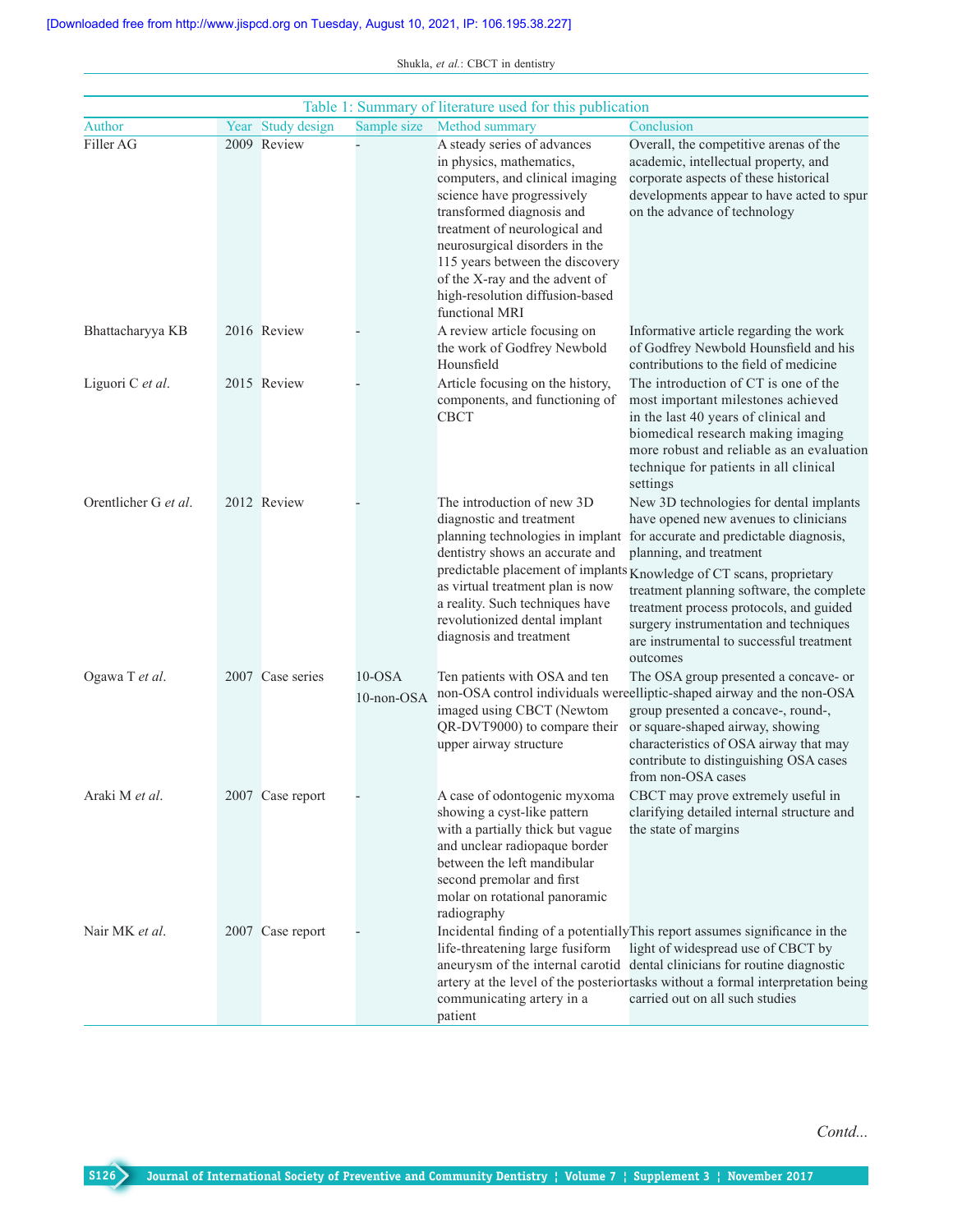|                      | Table 1: Contd |                   |              |                                                                                                                                                                                                                                                                                                                                                                                                                                                                                                                                                                                                            |                                                                                                                                                                                                                                                                                            |  |  |
|----------------------|----------------|-------------------|--------------|------------------------------------------------------------------------------------------------------------------------------------------------------------------------------------------------------------------------------------------------------------------------------------------------------------------------------------------------------------------------------------------------------------------------------------------------------------------------------------------------------------------------------------------------------------------------------------------------------------|--------------------------------------------------------------------------------------------------------------------------------------------------------------------------------------------------------------------------------------------------------------------------------------------|--|--|
| Author               |                | Year Study design | Sample size  | Method summary                                                                                                                                                                                                                                                                                                                                                                                                                                                                                                                                                                                             | Conclusion                                                                                                                                                                                                                                                                                 |  |  |
| Bianchi A et al.     |                | 2010 Case series  | 10           | Ten patients with<br>underwent CBCT before<br>surgery. Using the SurgiCase<br>CMF software, the data were<br>reconstructed in 3D, and various<br>osteotomies were simulated<br>in a 3D virtual environment<br>by applying different surgical<br>procedures. At 6 months after<br>surgery, the patients underwent                                                                                                                                                                                                                                                                                           | Simulations in orthognathic surgery for<br>craniomaxillofacial deformations skull-maxillofacial deformities using<br>CBCT acquisition are reliable, in addition<br>to the low radiation exposure, and could<br>become the reference standard to plan<br>surgical treatment                 |  |  |
| Swennen GR et al.    |                | 2009 Case series  | 10           | repeat CBCT<br>A double CBCT scan procedure<br>with a modified wax bite wafer<br>to augment the 3D virtual<br>skull model with a detailed<br>dental surface was used. The<br>impressions of the dental arches<br>and the wax bite wafer were<br>scanned using a high-resolution<br>standardized CBCT scanning<br>protocol. Surface-based rigid<br>registration using ICPs was used<br>to fit the virtual models on the<br>wax bite wafer. Automatic rigid<br>point-based registration of the<br>wax bite wafer on the patient scan<br>was performed to implement the<br>digital virtual dental arches into | The results show the potential for a<br>double CBCT scan procedure with a<br>modified wax bite wafer to set up a 3D<br>virtual augmented model of the skull with<br>detailed dental surface                                                                                                |  |  |
| Uchida Y et al.      |                | 2009 Case study   | $CBCT - 4$ , | the patient's skull model<br>the mandibular ICD at its origin<br>anatomy - 71 was measured and compared<br>in cadavers using anatomy and<br>implants in the most distal area of the CBCT measurement<br>the interforaminal region                                                                                                                                                                                                                                                                                                                                                                          | Cadavers for: ALL for the mandibular canal and Large variations in measurements were<br>observed, both for ALL and ICD, no<br>fixed distance mesially from the mental<br>foramen should be considered safe. The<br>CBCT to safely install endosseous ALL and the ICD can be estimated from |  |  |
| Worthington P et al. | 2010           |                   |              | The authors outline clinical<br>goals for implant planning<br>and placement and describe<br>the anatomical and prosthetic<br>requirements for successful<br>implant placement. They also<br>present imaging solutions,<br>including CBCT scanning and<br>software analysis, to the clinical<br>goals                                                                                                                                                                                                                                                                                                       | Virtual implant planning using CBCT<br>data allows the clinicians to create and<br>visualize the end result before initiating<br>treatment. CBCT scans are accurate and<br>cost-effective and can be used to achieve<br>the desired clinical outcome                                       |  |  |
| Algerban A et al.    |                | 2013 Case study   | Test - $32$  | 2D and 3D preoperative<br>radiographic diagnostic sets<br>were subsequently analyzed<br>by 6 observers. Preoperative<br>evaluations were conducted by<br>the treating surgeon. McNemar<br>tests, hierarchical logistic<br>regression, and linear mixed<br>models were used to explore the<br>difference between 2D and 3D                                                                                                                                                                                                                                                                                  | Surgical treatment planning of impacted<br>maxillary canines was not significantly<br>different between panoramic and CBCT<br>images                                                                                                                                                       |  |  |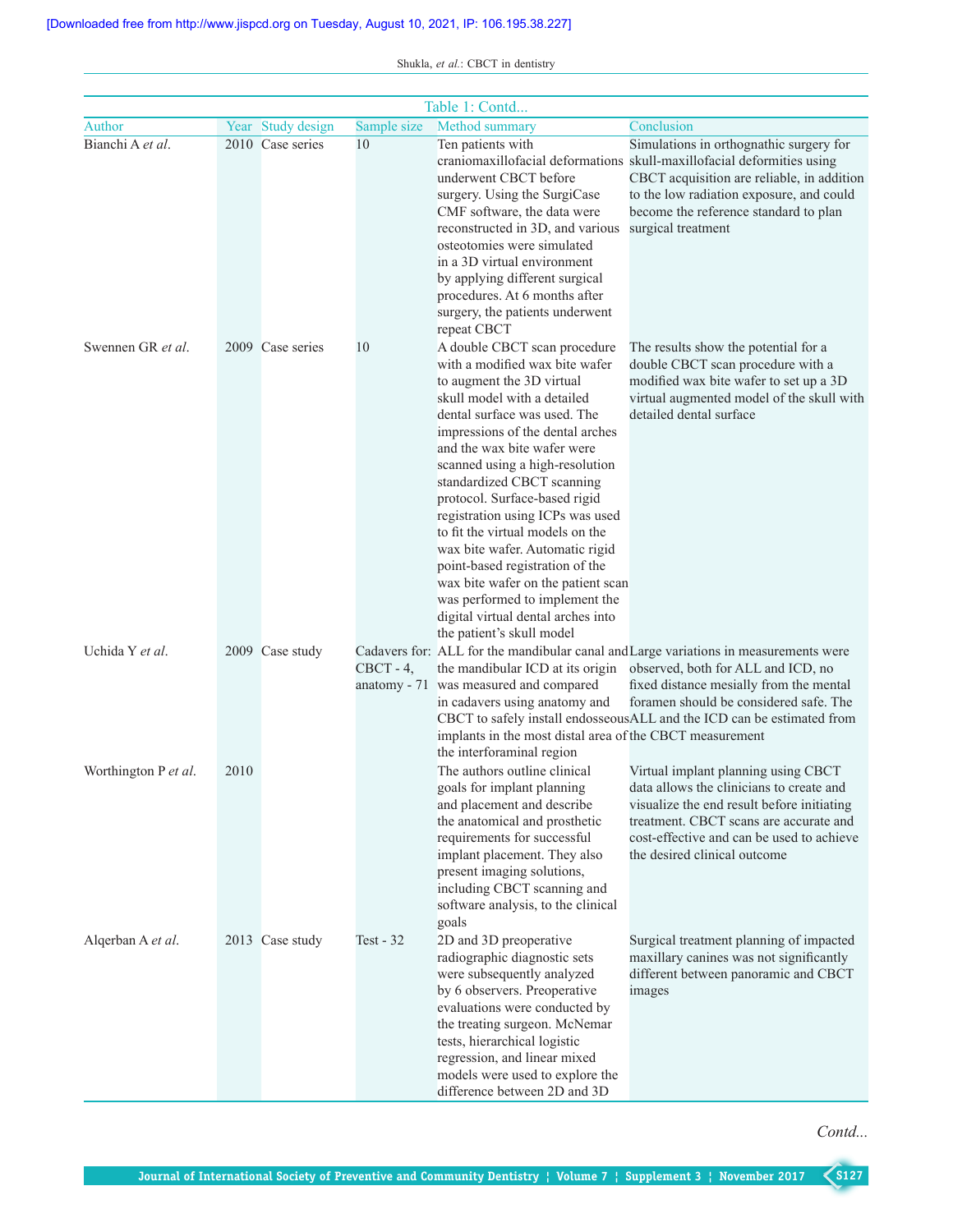|                       | Table 1: Contd |                   |             |                                                                                                                                                                                                                                                                                                                                                                                         |                                                                                                                                                                                                                                                                                                                |  |
|-----------------------|----------------|-------------------|-------------|-----------------------------------------------------------------------------------------------------------------------------------------------------------------------------------------------------------------------------------------------------------------------------------------------------------------------------------------------------------------------------------------|----------------------------------------------------------------------------------------------------------------------------------------------------------------------------------------------------------------------------------------------------------------------------------------------------------------|--|
| Author                |                | Year Study design | Sample size | Method summary                                                                                                                                                                                                                                                                                                                                                                          | Conclusion                                                                                                                                                                                                                                                                                                     |  |
| Dang V                |                | 2009 Review       |             | From PubMed and other related<br>data sources, review regarding<br>functioning and advantages of<br><b>CBCT</b>                                                                                                                                                                                                                                                                         | CBCT is a better tool in assessing and<br>treating complex dental problems                                                                                                                                                                                                                                     |  |
| Bittencourt LP et al. |                | 2011 Case study   | 12 patients | Using CT images from mean<br>interradicular distance and<br>standard deviation values were<br>obtained at heights of 2, 5, 8,<br>and 11 mm from the alveolar<br>bone crest. The means were<br>compared with mean data from<br>the literature                                                                                                                                            | The safest interradicular site for<br>miniscrew insertion in the mandible was<br>between the first and second molars.<br>whereas in the maxilla, between the<br>canines and first premolars                                                                                                                    |  |
| Tyndall DA et al.     |                | 2008 Review       |             | This article focuses on<br>applications of CBCT to<br>dentoalveolar disease and<br>conditions, as applied in the<br>practice of general dentistry,<br>periodontics, and endodontics                                                                                                                                                                                                     | Only a modest amount of research has<br>been undertaken in the field of CBCT and<br>dentoalveolar applications<br>More in vitro and in vitro studies<br>are needed 3. More clinical studies<br>preferably random double blind clinical<br>trials                                                               |  |
|                       |                |                   |             |                                                                                                                                                                                                                                                                                                                                                                                         | CBCT and caries research results are<br>mixed for proximal caries and few data<br>exist for occlusal and pit and fissure caries<br>at this time                                                                                                                                                                |  |
|                       |                |                   |             |                                                                                                                                                                                                                                                                                                                                                                                         | CBCT imaging for caries should be<br>limited to nonrestored teeth                                                                                                                                                                                                                                              |  |
|                       |                |                   |             |                                                                                                                                                                                                                                                                                                                                                                                         | For periodontal disease, CBCT is superior<br>to 2D imaging but no more accurate than<br>2D for bone height                                                                                                                                                                                                     |  |
|                       |                |                   |             |                                                                                                                                                                                                                                                                                                                                                                                         | CBCT for endodontic purposes appears to<br>be the most promising use of CBCT                                                                                                                                                                                                                                   |  |
| Scarfe WC et al.      |                | 2009 Review       |             | CBCT is a diagnostic imaging<br>modality that provides<br>high-quality, accurate 3D<br>representations of the osseous<br>elements of the maxillofacial<br>skeleton. CBCT systems are<br>available that provide small<br>field of view images at low<br>dose with sufficient spatial<br>resolution for applications in<br>endodontic diagnosis, treatment<br>guidance, and posttreatment | Specific situations, both pre- and<br>post-operatively, where the understanding<br>of spatial relationships afforded by<br>CBCT facilitates diagnosis and influences<br>treatment. CBCT is a useful task-specific<br>imaging modality and an important<br>technology in comprehensive endodontic<br>evaluation |  |
| Cohenca N et al.      |                | 2007 Review       | 3           | evaluation<br>The purpose of this review is<br>to describe the advantages and<br>disadvantages of each technique<br>and the clinical application for<br>dentoalveolar trauma. Three<br>clinical cases are described to<br>illustrate the potential use of the<br>NewTom 3G for diagnosis and<br>treatment plan of dentoalveolar<br>traumatic injuries                                   | The NewTom 3G DVT 9000 provided<br>valuable information that helps to<br>determine the type and severity of the<br>injury to establish appropriate treatment<br>plan and its implementation                                                                                                                    |  |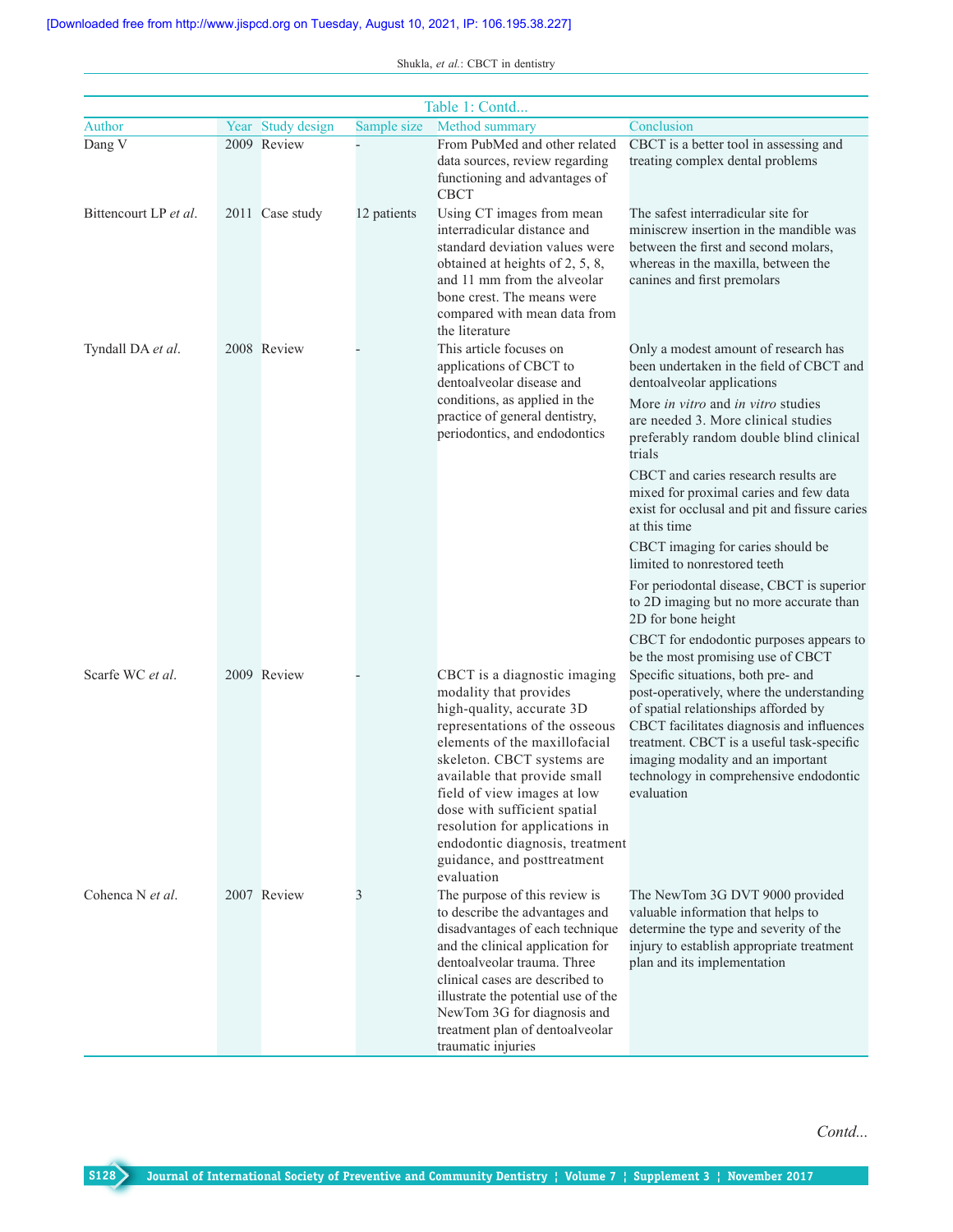|                     |                   |             | Table 1: Contd                                                                                                                                                                                                                                                                                                                                                                                                                        |                                                                                                                                                                                                                                                                                                                                                                               |
|---------------------|-------------------|-------------|---------------------------------------------------------------------------------------------------------------------------------------------------------------------------------------------------------------------------------------------------------------------------------------------------------------------------------------------------------------------------------------------------------------------------------------|-------------------------------------------------------------------------------------------------------------------------------------------------------------------------------------------------------------------------------------------------------------------------------------------------------------------------------------------------------------------------------|
| Author              | Year Study design | Sample size | Method summary                                                                                                                                                                                                                                                                                                                                                                                                                        | Conclusion                                                                                                                                                                                                                                                                                                                                                                    |
| Cotton TP et al.    | 2007 Review       |             | CBVT (CT) imaging captures a<br>acquisition and thus offers distinctpractice<br>advantages over conventional<br>medical CT, including increased<br>accuracy, higher resolution,<br>scan-time reduction, and dose<br>reduction                                                                                                                                                                                                         | CBVT has great potential to become a<br>cylindrical volume of data in one valuable tool in the modern endodontic                                                                                                                                                                                                                                                              |
| John V              | 2008 Case report  |             | This paper reports on the<br>conservative nonsurgical<br>endodontic management of<br>an upper right lateral incisor<br>diagnosed with infected dens<br>invaginatus (Oehlers' Type III)<br>and associated acute apical<br>abscess, while maintaining<br>vitality of the surrounding<br>pulp. The use of contemporary<br>endodontic techniques in the<br>diagnosis, treatment planning,<br>and management of the case is<br>highlighted | Advances in contemporary endodontic<br>practice allow the clinician to meet<br>the technical and biological goals of<br>endodontic treatment of a wide range<br>of clinical situations. A thorough<br>examination is needed to identify and<br>manage such anomalies earlier to facilitate<br>predictable conservative management                                             |
| Tsurumachi T et al. | 2007 Case report  |             | Value of the 3DX cone beam<br>is illustrated by the case of a<br>fractured endodontic instrument<br>protruding into the maxillary<br>sinus                                                                                                                                                                                                                                                                                            | This case illustrates successful application<br>computerized radiography system of 3DX cone beam computerized<br>radiography system in planning<br>endodontic surgery                                                                                                                                                                                                         |
| Young GR            | 2007 Case report  |             | A clinical case is reported<br>where labial postperforation<br>in a maxillary central incisor<br>occurring 15 years previously<br>presented with a sinus tract and<br>radiolucent lesion. Nonsurgical<br>retreatment and perforation<br>repair using mineral trioxide<br>aggregate were performed<br>with the aid of an operating<br>microscope                                                                                       | The sinus tract resolved with radiographic<br>evidence of healing at 1-year recall                                                                                                                                                                                                                                                                                            |
| Patil S et al.      | 2015 Review       |             | Article is to review the history<br>and evolution of CBCT, its<br>advantages over conventional<br>radiography and to discuss the<br>in endodontics                                                                                                                                                                                                                                                                                    | The American Association of<br>Endodontics and the American Academy<br>of Oral and Maxillofacial Radiology<br>jointly suggested that CBCT imaging<br>literature validating its applicationshould be considered when 2D imaging<br>fails to provide adequate information.<br>Every patient does not require 3D<br>imaging, and it should not be used for<br>screening purposes |
| Mohan R et al.      | 2011 Review       |             | details of CBCT which not only<br>reveals 3D architecture of the<br>periodontium but also helps to<br>reconstruct it                                                                                                                                                                                                                                                                                                                  | This review discusses all the finer CBCT with its high spatial resolution,<br>affordability, smaller size, lower<br>acquisition, and maintenance have made it<br>as a natural fit in periodontal imaging                                                                                                                                                                      |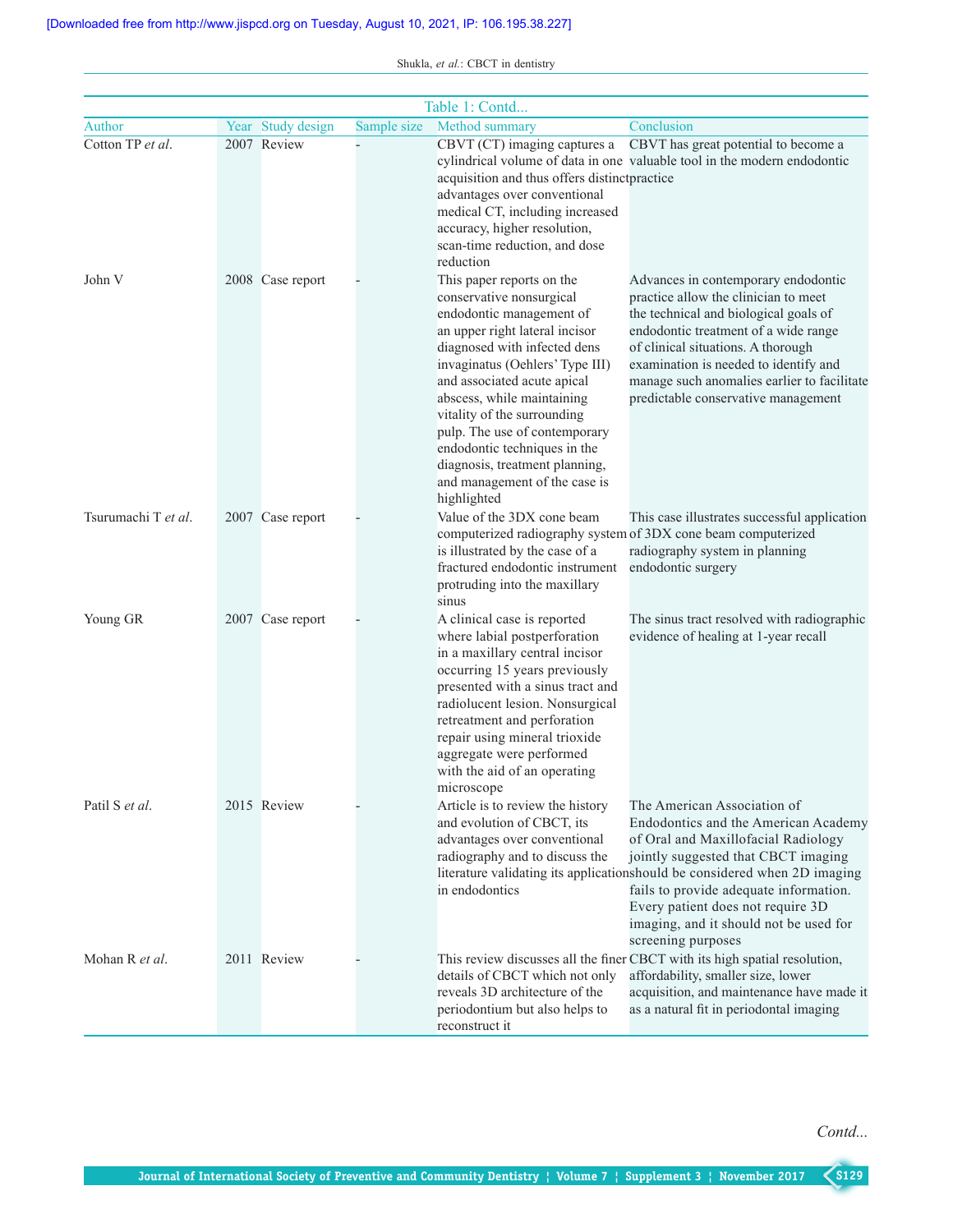|                        |                   |               | Table 1: Contd                                                   |                                                                              |
|------------------------|-------------------|---------------|------------------------------------------------------------------|------------------------------------------------------------------------------|
| Author                 | Year Study design | Sample size   | Method summary                                                   | Conclusion                                                                   |
| Afrashtehfar KI        | 2012 Comparative  | 10            | CT images and lateral                                            | The 3D angular cephalometric analysis                                        |
|                        | study             | $(women - 5,$ | cephalometric radiographs                                        | is a fairly reliable method, like the                                        |
|                        |                   | $men - 5)$    | of ten patients were used in                                     | traditional 2D cephalometric analysis.                                       |
|                        |                   |               | this study. Raw CT data of                                       | Currently, the 3D system is likely to be                                     |
|                        |                   |               | the patients were converted                                      | more suitable for the diagnosis of cases                                     |
|                        |                   |               | to 3D images with a 3D                                           | with complex orthodontic anomalies.                                          |
|                        |                   |               | simulation program (Mimics                                       | However, with the decrease in radiation                                      |
|                        |                   |               | 9.0, Leuven, Belgium). Lateral                                   | exposure and costs in the future,                                            |
|                        |                   |               | cephalometric radiographs                                        | 3D cephalometrics can be a suitable                                          |
|                        |                   |               | were used manually for 2D                                        | alternative method to 2D cephalometry                                        |
|                        |                   |               | measurements. The comparisons                                    |                                                                              |
|                        |                   |               | of the two methods were                                          |                                                                              |
|                        |                   |               | made using 14 cephalometric                                      |                                                                              |
|                        |                   |               | angular measurements. The<br>Wilcoxon matched-pairs              |                                                                              |
|                        |                   |               | signed-ranks test (a 50.05)                                      |                                                                              |
|                        |                   |               | was used to determine the                                        |                                                                              |
|                        |                   |               | difference between the two                                       |                                                                              |
|                        |                   |               | methods. To assess the intra- and                                |                                                                              |
|                        |                   |               | interobserver reproducibility,                                   |                                                                              |
|                        |                   |               | two sets of recordings made by                                   |                                                                              |
|                        |                   |               | each observer, in each modality,                                 |                                                                              |
|                        |                   |               | were used. Dahlberg's formula                                    |                                                                              |
|                        |                   |               | was used to determine the                                        |                                                                              |
|                        |                   |               | intraobserver reproducibility,                                   |                                                                              |
|                        |                   |               | and the Wilcoxon matched-pairs                                   |                                                                              |
|                        |                   |               | signed-rank test (a 50.05) was                                   |                                                                              |
|                        |                   |               | used to assess the interobserver                                 |                                                                              |
|                        |                   |               | reproducibility                                                  |                                                                              |
| Afrashtehfar KI et al. | 2013 Review and a |               | This article briefly addresses                                   | Immediate postextraction endosseous                                          |
|                        | case report       |               | various aspects to be considered<br>such as CT, surgical guides, | implant placement with immediate<br>loading could be performed accurately    |
|                        |                   |               | implant considerations for                                       | because of the planning done using                                           |
|                        |                   |               | the edentulous patient, and                                      | the CT. The manufacture and design                                           |
|                        |                   |               | considerations for immediate                                     | of a surgical guide prevented technical                                      |
|                        |                   |               | implant placement and loading.                                   | difficulties during the prosthetically                                       |
|                        |                   |               | In this clinical case, immediate                                 | guided surgery. A proper diagnosis and a                                     |
|                        |                   |               |                                                                  | postextraction implant placement careful treatment planning will continue to |
|                        |                   |               | with immediate loading was                                       | be the key to success within the principles                                  |
|                        |                   |               | performed accurately because                                     | of complex oral rehabilitation                                               |
|                        |                   |               | of the planning done with                                        |                                                                              |
|                        |                   |               | the CT scan. The use of a                                        |                                                                              |
|                        |                   |               | stereolithographic model and                                     |                                                                              |
|                        |                   |               | a surgical guide prevented<br>technical difficulties and         |                                                                              |
|                        |                   |               | improved the predictability                                      |                                                                              |
|                        |                   |               | during the prosthetically driven                                 |                                                                              |
|                        |                   |               | surgery                                                          |                                                                              |
| Bérgamo AL et al.      | 2015 Review       |               | The database searched was                                        | The most dental age estimation methods                                       |
|                        |                   |               |                                                                  | PubMed, and the terms used were were based on developmental stages of        |
|                        |                   |               | "dental age estimation methods"                                  | the teeth through radiographs and they                                       |
|                        |                   |               | and "forensic dentistry".                                        | were applied in children and subadults in                                    |
|                        |                   |               | Just papers about dental age                                     | countries of the different continents                                        |
|                        |                   |               | estimation methods written in                                    |                                                                              |
|                        |                   |               | English between 2012 and 2015                                    |                                                                              |
|                        |                   |               | were selected                                                    |                                                                              |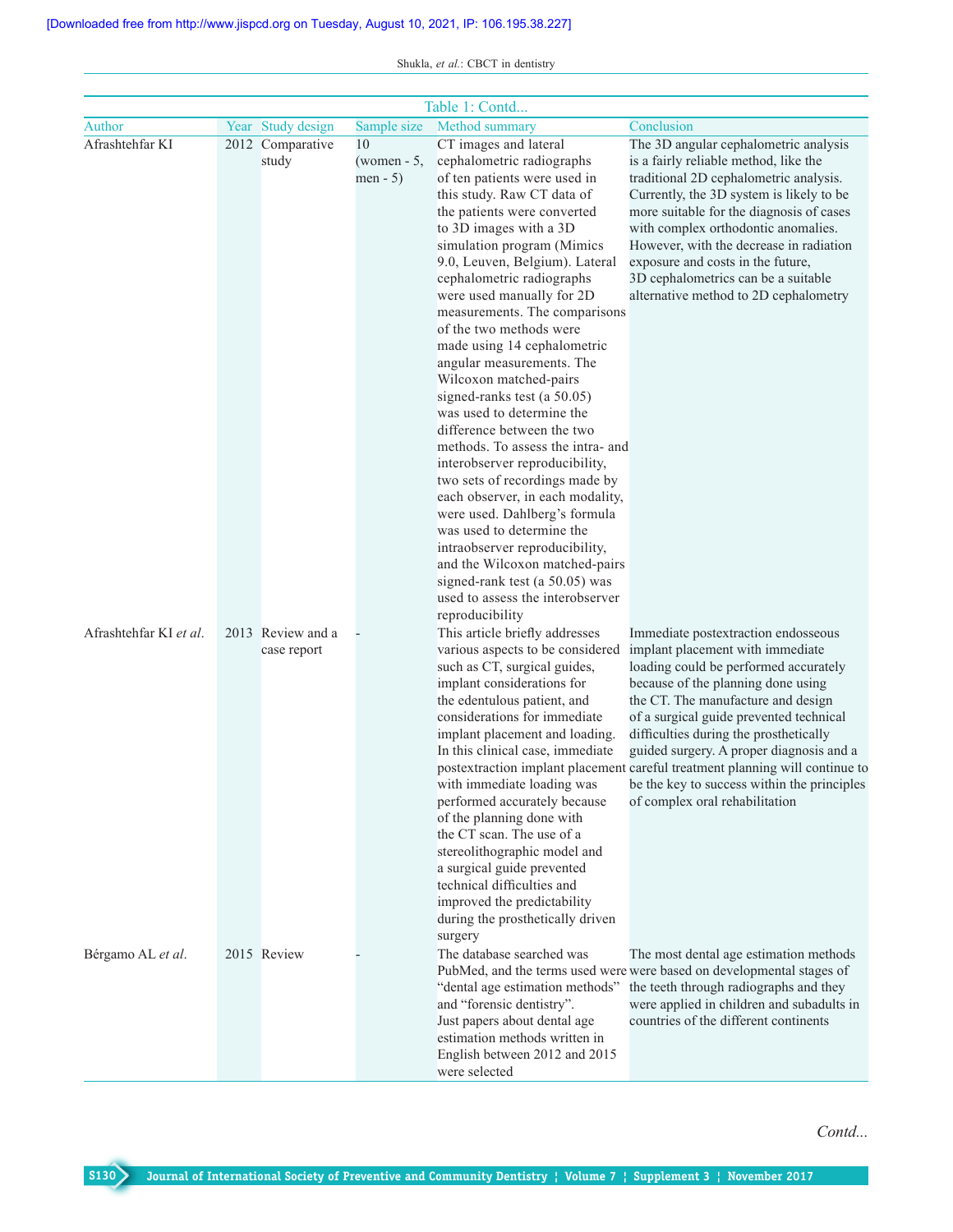|                              |      |                                     |             | Table 1: Contd                                                                                                                                                                                                                                                                                                                                                                                                                                                                                                                                              |                                                                                                                                                                                                                                                                                                                                                                                                          |
|------------------------------|------|-------------------------------------|-------------|-------------------------------------------------------------------------------------------------------------------------------------------------------------------------------------------------------------------------------------------------------------------------------------------------------------------------------------------------------------------------------------------------------------------------------------------------------------------------------------------------------------------------------------------------------------|----------------------------------------------------------------------------------------------------------------------------------------------------------------------------------------------------------------------------------------------------------------------------------------------------------------------------------------------------------------------------------------------------------|
| Author                       |      | Year Study design                   | Sample size | Method summary                                                                                                                                                                                                                                                                                                                                                                                                                                                                                                                                              | Conclusion                                                                                                                                                                                                                                                                                                                                                                                               |
| Nodehi D et al.              |      | 2015 Review                         |             | The present article evaluates<br>various clinical applications<br>of CBCT. Among scientific<br>articles, research was<br>conducted by PubMed on<br>the dental application of<br>CBCT, containing many<br>articles; in general, among<br>which most of them were<br>clinically about dentistry and<br>its related analyses. Different<br>functionalities of CBCT<br>including oral and maxillofacial<br>surgery, root treatment,<br>implantology, orthodontics,<br>temporomandibular joint<br>dysfunction, periodontics, and<br>forensic dentistry have been | CBCT test should not be taken unless it is<br>necessary and do more good than harm.<br>While using this method, the whole image<br>dataset should be assessed completely to<br>maximize the resultant clinical data and<br>make sure that every significant implicit<br>finding was reported. Further evaluations<br>are required for better determination of<br>CBCT applications in forensic dentistry |
| European commission,<br>2012 |      | 2012 Evidence-based -<br>guidelines |             | indicated in the study<br>A multidisciplinary team was<br>formed from the SedentexCT<br>project academic institutions,<br>consisting of nationally and<br>internationally recognized<br>experts, including dentists, dental<br>radiologists, medical physicists,<br>and other dental specialists,<br>including oral and maxillofacial<br>surgery, orthodontics,<br>periodontology, and restorative<br>dentistry                                                                                                                                             | Guidelines regarding CBCT, its use,<br>and ALARA were created, according to<br>different fields                                                                                                                                                                                                                                                                                                          |
| White SC                     |      | 2014 Review                         |             | Book on oral radiology                                                                                                                                                                                                                                                                                                                                                                                                                                                                                                                                      | To accurately read a soft tissue<br>phenomenon, a 24-bit contrast resolution<br>is needed                                                                                                                                                                                                                                                                                                                |
| Shaibah WI et al.            | 2014 |                                     |             | A physical method to assess<br>the accuracy of measurements<br>obtained from an i-CAT CBCT<br>dental radiography unit used to<br>by an i-CAT CBCT unit                                                                                                                                                                                                                                                                                                                                                                                                      | Not significant difference was found<br>between the physical and CBCT<br>measurements for all the samples. The<br>linear measurements from i-CAT CBCT<br>appraise the effect of voxel size unit are accurate, and the adjustment of<br>on the accuracy of measurement the scan parameters such as the FOV and<br>voxel size will not significantly affect this<br>accuracy                               |
| Adibi S et al.               |      | 2012 Review                         |             | Authors conducted PubMed,<br>Google, and Cochrane library<br>searches using the key words<br>"CBCT and dentistry" resulting<br>in over $26,900$ entries in $>700$<br>articles including 41 reviews<br>recently published in national and<br>international journals. This article<br>is based on existing publications<br>and studies                                                                                                                                                                                                                        | CBCT is important in the diagnostic<br>process; thus, oral and maxillofacial<br>radiologists should take the leadership<br>role and facilitate the training and<br>education of dental students and residents                                                                                                                                                                                            |
| Gupta R et al.               |      | 2015 Review                         |             | Authors described the role of<br>various structures                                                                                                                                                                                                                                                                                                                                                                                                                                                                                                         | Hounsfield units of tissue density are not<br>CBCT in dentistry and how much calibrated on CBCT, which making it<br>it can affect the tissue density of unreliable to compare tissue density based<br>on CT numbers generated from different<br><b>CBCT</b> units                                                                                                                                        |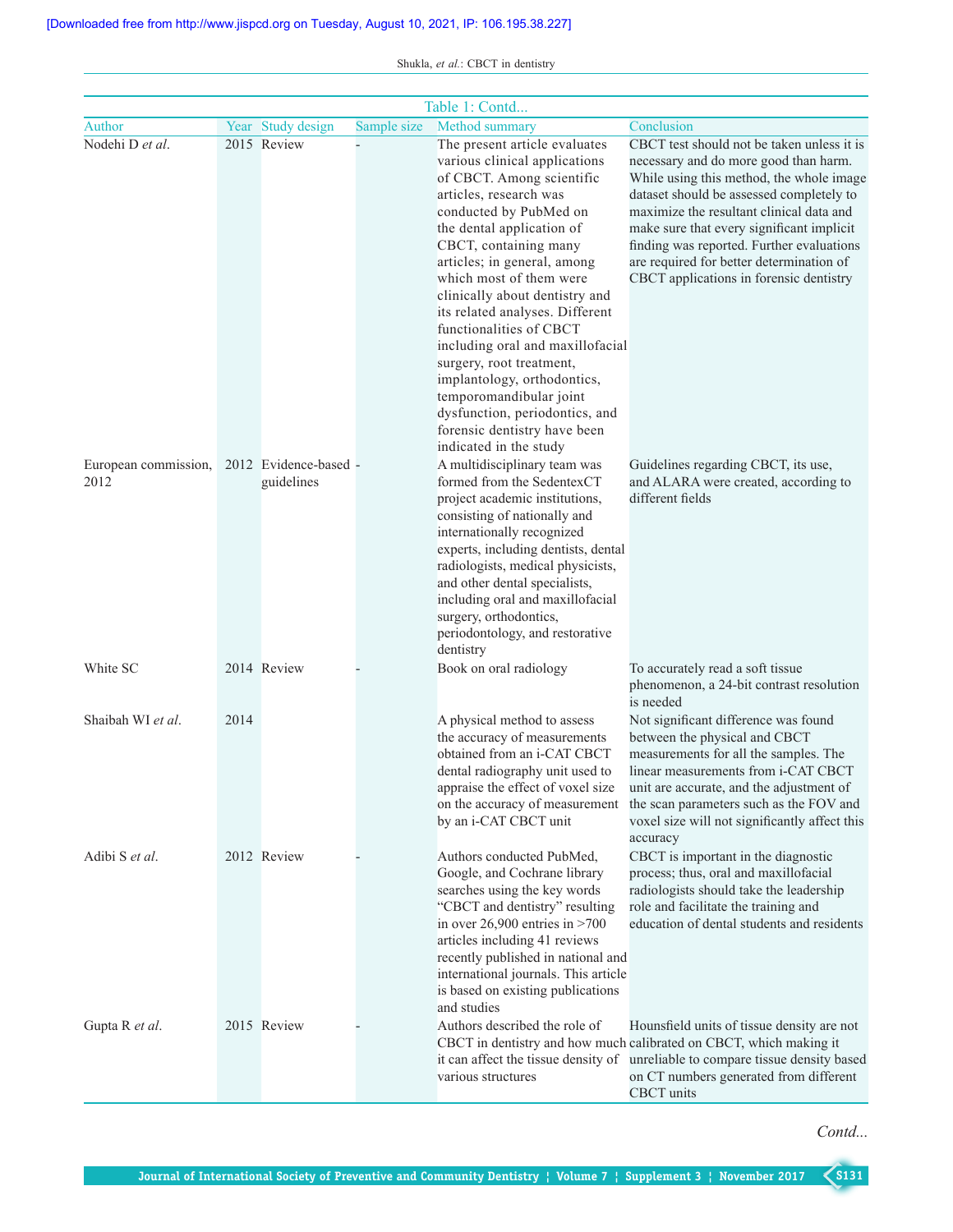| Table 1: Contd                   |  |                   |             |                                                                                                                                                                                                                                                                                                                                                                                                                                                                                 |                                                                                                                                                                                                                                                                                                              |
|----------------------------------|--|-------------------|-------------|---------------------------------------------------------------------------------------------------------------------------------------------------------------------------------------------------------------------------------------------------------------------------------------------------------------------------------------------------------------------------------------------------------------------------------------------------------------------------------|--------------------------------------------------------------------------------------------------------------------------------------------------------------------------------------------------------------------------------------------------------------------------------------------------------------|
| Author                           |  | Year Study design | Sample size | Method summary                                                                                                                                                                                                                                                                                                                                                                                                                                                                  | Conclusion                                                                                                                                                                                                                                                                                                   |
| MacDonald-Jankowski<br>DS et al. |  | 2007 Review       |             | The legal impact of using<br>digital monitors and CBCT<br>on dental practice have been<br>described. The recent emergence<br>of CBCT, which is changing<br>current approaches to imaging<br>for preimplant planning,<br>has provoked a number of<br>legal dilemmas, such as an<br>accompanying responsibility<br>for reading and interpreting<br>large fields of view that include                                                                                              | The recent emergence of CBCTs has<br>provoked a number of legal dilemmas<br>such as an accompanying responsibility<br>for reading and interpreting large fields<br>of view that include extragnathic areas<br>that are ordinarily outside the dentist's<br>purview                                           |
| Scarfe WC et al.                 |  | 2009 Review       |             | extragnathic<br>to observe successfully before<br>and after treatment improvement<br>of the patient especially in the<br>cases of OSA                                                                                                                                                                                                                                                                                                                                           | CBCT can be utilized in various It can be successfully used for analysis<br>fields of dentistry and can be used of soft tissue airway constrictions and<br>obstructions for patients suffering from<br>sleep apnea, other soft tissue evaluations<br>for orthodontic treatment, and periodontal<br>treatment |
| Orhan K et al.                   |  | 2010 Case report  |             | Utilization of CBCT in the<br>detection of possible cervical<br>or internal resorption secondary<br>to a midhorizontal fracture in a<br>36-year-old male patient. The<br>fractured teeth spontaneously<br>healed and were diagnosed<br>radiographically after 28 years.<br>Because of possible invasive<br>cervical resorption and doubt<br>over internal resorption in the<br>conventional images, it was<br>decided to examine the teeth with<br>CBCT with 3D reconstructions | It was concluded that CBCT images<br>should be obtained for root fractures,<br>especially those in which cervical or<br>internal resorption is suspected from<br>routine conventional radiographs                                                                                                            |

CBCT=Cone beam CT, MRI=Magnetic resonance imaging, 3D=Three‑dimensional, OSA=Obstructive sleep apnea, ICPs=Iterative closest points, ALL=Anterior loop length, ICD=Incisive canal diameter, 2D=Two-dimensional, CBVT=Cone-beam volumetric tomography, ALARA=As low as reasonably achievable, CT=Computed tomography, FOV=Field of view

and blood vessels [Figure 1]. CBCT also helps in the assessment of impacted teeth and supernumerary in terms of its location and relation to vital structures.[5] The clinician can also detect changes in the bony deformities related to bisphosphonate-associated osteonecrosis of the jaw, bone grafts, and paranasal sinuses; in cases of obstructive sleep apnea, it helps to form a volume surface rendering of the windpipe.<sup>[5]</sup> CBCT has the ability to provide attention to details, thus, becomes the technology of choice for midface fracture cases e.g., gunshot wounds, orbital fracture management, interoperative visualization of the facial bones after fracture [Figure 2], and intraoperative navigation during surgical procedures.<sup>[6-8]</sup>

In cases of temporomandibular joint disorders and dysfunctioning related to trauma, pain, dysfunction, fibro‑osseous ankylosis, detecting condylar cortical erosion, cysts, and visualization of soft tissue (ST), CBCT becomes the imaging device of choice.[9]

## *Implantology*

CBCT provides a higher degree of predictability of implant placement because of its accuracy for evaluation. The clinician can evaluate the height and width of the bone present to place an implant [Table 2 and Figure 3]. In peri-implantitis cases, the amount of bone surrounding the implant can be assessed previous to probing, providing such important information as radiolucency.[10,11]

## *Orthodontics*

An orthodontist can use CBCT for the assessment of the position of unerupted teeth, particularly for impacted ones, especially in cases of maxillary impacted canines where knowing exactly the tooth position results in accurate treatment planning [Figure 4]. The angulation is appreciated well in these 3D images, which would be difficult to appreciate on conventional radiographs even when taken in two different planes. It also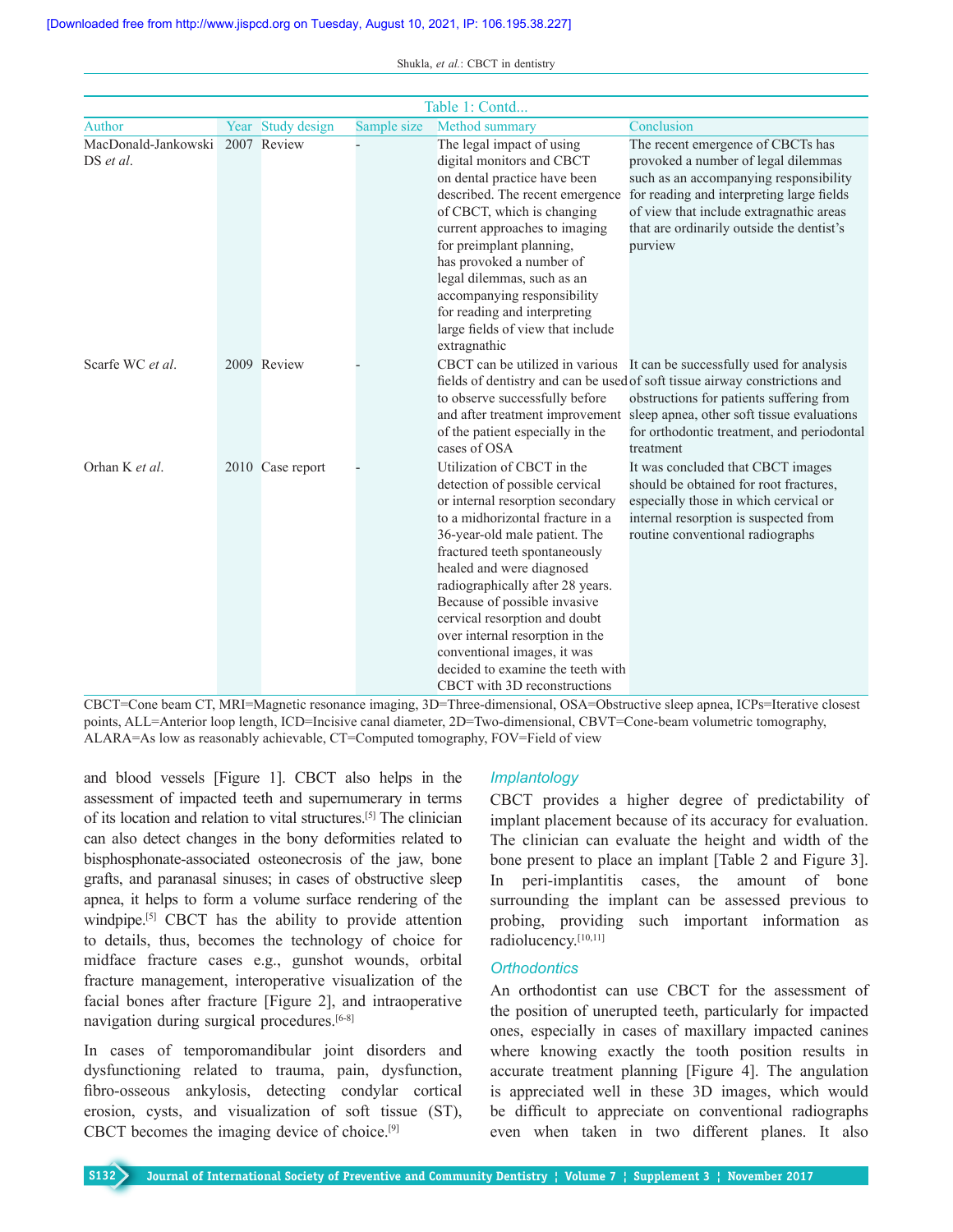

**Figure 1:** Destruction of the body – parasymphysis left mandibular region due to an intrabony tumor



**Figure 3:** Use of cone beam computed tomography in planning the tridimensional placement of four implants in the anterior zone

helps in identification of any resorption of adjacent teeth (i.e., where maxillary canines are ectopic and incisor roots are suspected of having undergone resorption).<sup>[12]</sup>

Other applications of CBCT in orthodontics are cleft palate assessment, resorption related to impacted teeth, rapid maxillary expansion, 3D cephalometry, surface imaging integration, airway assessment, age assessment, and investigation of orthodontic‑associated paraesthesia.<sup>[13]</sup> In cases where mini-screw implants are placed for anchorage, CBCT is used to analyze bone dimensions and precise location of placement to minimize complications.[14]

#### *Endodontics*

CBCT can also be used for caries diagnosis since caries detection and depth evaluation in approximal and occlusal lesions are improved considerably. However, its application in endodontic-metallic restoration would produce artifacts reducing diagnostic accuracy.[15] CBCT imaging for caries should be limited to nonrestored teeth.



Figure 2: Multiple fractures involving the naso-orbitoethmoidal region, bilateral Le Fort 2 and 3 levels and a bilateral high Le Fort 1 fracture along with a left parasymphysis fracture of the mandible



**Figure 4:** Three-dimensional view of both maxillary and mandibular arches depicting amount of bone present, craters, furcation, and crestal bone loss

## **Table 2: Cone beam computed tomography used in the treatment of implantology**

Planning of exact implant position Sinus lift Intra‑alveolar distraction osteogenesis Reduced vertical bone height Reduced horizontal bone width Anatomical variations of the alveolar nerve Preparation of templates

Sensitivity may increase with CBCT but it should not be at the cost of specificity.<sup>[15]</sup> CBCT in endodontics can be used for identification and measurement of the extent of periapical lesions<sup>[16]</sup> and it also differentiates solid from fluid-filled lesions (e.g., periapical granulomas from cysts) using grayscale values in the lesions.[15] CBCT plays an important role in establishing successful endodontic therapy by identification of all root canals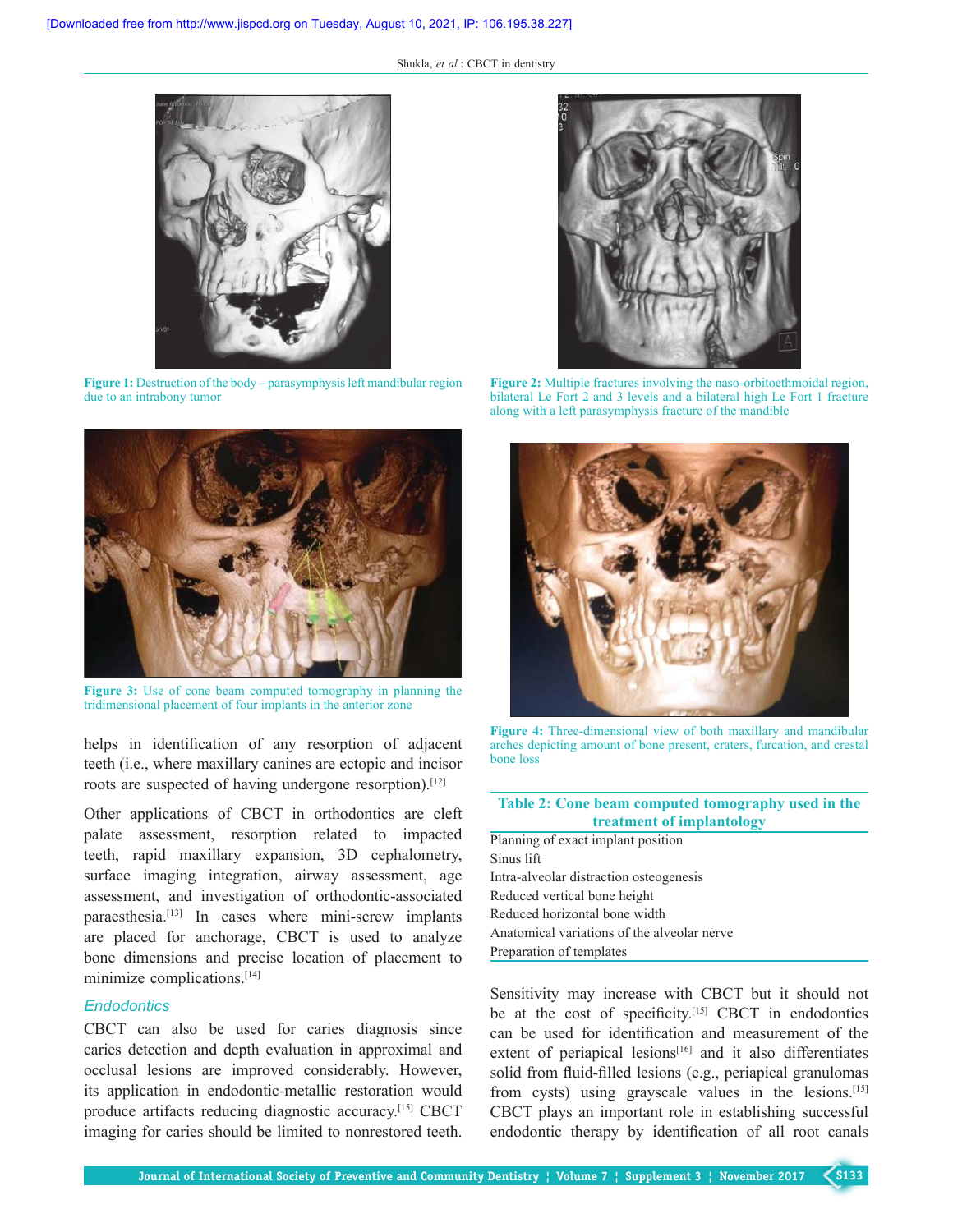so that they can be accessed, cleaned, shaped, and obturated.[16] It helps in identification of prevalence of a second mesiobuccal canal (MB2) in maxillary first molars and also multiple and accessory canals (aberrant pulpal anatomy, e.g., dens invaginatus) in any other teeth.[15] It also helps in differentiation of pathosis from normal anatomy and relationships with important anatomical structures. CBCT also plays an important role in the diagnosis and management of root fractures, luxation and/or displacement, and alveolar fracture.[17‑22]

#### *Periodontics*

In periodontics, CBCT detects the amount of bone present, craters, furcation, crestal bone loss, fenestrations, and dehiscences [Figure 5]. In spite of its usefulness in this field, CBCT is not indicated as a routine method of imaging periodontal bone support. However, limited volume, high-resolution CBCT may be indicated in selected cases of infrabony defects and furcation lesions, where clinical and conventional radiographic examinations do not provide the information needed for management; thus, it may have a role to play in the management of complex periodontal defects for which surgery is the treatment option.<sup>[13,15]</sup> CBCT can also be used within a period of 1 month for postoperative defect fill or bone density evaluation, which cannot be detected through normal radiographs, and it can also replace subtraction radiography.<sup>[15]</sup>

CBCT can help in identifying bone defect size and early signs of periodontitis by assessing periodontal ligament space, measurement of gingival tissue, and the dimensions of the dentogingival unit.<sup>[23]</sup> This method is called ST‑CBCT and helps to visualize and measure precisely distances corresponding to the hard and STs of the periodontium and dentogingival attachment apparatus. With ST‑CBCT, gingival margin and the facial bone crest, gingival margin and the cementoenamel



**Figure 5:** Both permanent upper canines are impacted with the crown facing toward the palatal aspect and the roots more toward the buccal aspect

junction (CEJ), and CEJ and facial bone crest can be determined.<sup>[23-25]</sup>

#### *Forensic dentistry*

CBCT can also be applied in the field of forensic dentistry for accurate age estimation for every person of the legal system (including those who have passed away). To estimate accurate age, tooth has to be sectioned to identify morphological changes; as with age, internal layers of the tooth (dentin, cementum, and pulp) illustrate physiological and pathological changes.[26] However, with CBCT, such aggressive methods are not required.<sup>[27]</sup>

#### **sAfety concerns**

It is paramount that as low as reasonably achievable (ALARA) principle is followed during diagnosis, as far as the radiation dose of CBCT imaging is concerned.<sup>[28]</sup> Use of CBCT for examination must be justified for each patient as the examination is dose dependent; i.e., higher doses of radiation may also be applied depending on the lesion to be examined, but higher radiation increases risks. Thus, CBCT should only be used when the question for which imaging is required cannot be answered adequately by lower dose conventional (traditional) radiography.[28] Therefore, it is necessary to ensure that patient doses are monitored on a regular basis and compared to agreed standards. Standard dose levels are normally referred to as diagnostic reference levels, and a dose of 4 mGy of SRL is recommended as the absorbed dose in air measured at the end of the spacer cone for a standard maxillary molar projection.[28]

By 1897, Kells reported that long exposures to X-rays caused a mild skin irritation, similar to sunburn, and early X‑ray machines needed adjustment for each use so that the operator placed his hand between the actively radiating tube and the film plate. Kells took radiographs in this manner for 12 years, after which he developed cancerous tumors on his fingers. Thus, concerns about radiation exposure, especially when it is done once in a lifetime are inconsequential; furthermore, beyond 80 years of age, the risk becomes negligible because the latent period between X-ray exposure and the clinical presentation of a tumor would probably exceed the lifespan of a patient.<sup>[29]</sup> In contrast, the tissues of younger people are more radiosensitive and their prospective lifespan is likely to exceed the latent period. However, the ALARA principle should be kept in mind and should be followed with each exposure.

## **limitAtions of cone beAm computed tomogrAphy imAging**

While there has been enormous interest on CBCT, this technology currently has limitations too related to the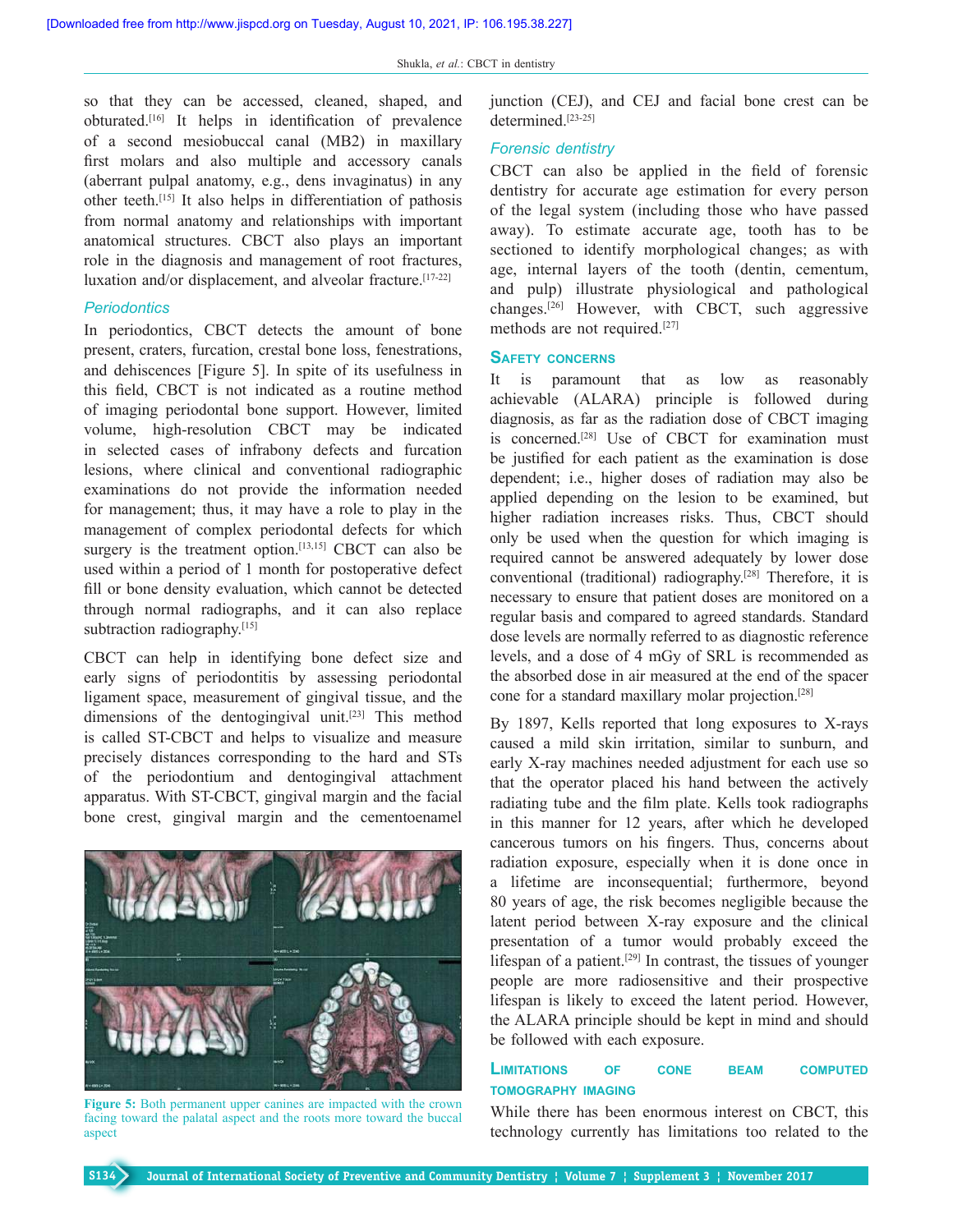"cone beam" projection geometry, detector sensitivity, and contrast resolution.<sup>[30]</sup> These parameters create an inherent image (known as noise) that reduces image clarity in such a way that current systems are unable to record ST contrast at the relatively low dosages applied for maxillofacial imaging; however, with advanced systems, it can be achieved.<sup>[30]</sup> Another factor that impairs CBCT image quality is image artifacts, such as streaking, shading, rings, and distortion.[31] Streaking and shading artifacts due to high areas of attenuation and inherent spatial resolution may limit adequate visualization of structures in the oral and maxillofacial region.[31]

Another limitation is the cost of the equipment and investment in the area where it is to be installed, as CBCT causes scattering of the radiation, especially when larger tissue is being evaluated, causing polydirectional Compton scattering. Thus, it needs lead barriers to be placed, adding to the investment.[31]

Another disadvantage is the poor quality in ST assessment.[13] The dynamic range of CBCT for contrast resolution can reach only 14-bit maximally.<sup>[32]</sup> To accurately read a ST phenomenon, a 24‑bit contrast resolution is needed.[29] In addition, unlike multidetector CT, the Hounsfield units of tissue density are not calibrated on CBCT, which makes it unreliable to compare tissue density based on CT numbers generated from different CBCT units.[32]

## **Conclusion**

From the aforementioned literature review, along with the advantages and disadvantages of CBCT, it seems that CBCT may not be the best imaging modality to evaluate STs; however, there are situations in which CBCT can help such as analysis of ST airway constrictions and obstructions for patients suffering from sleep apnea, other ST evaluations for orthodontic treatment and periodontal treatment,<sup>[33,34]</sup> and detection of healed root fractures.[35] The development and rapid commercialization of CBCT technology has undoubtedly increased practitioners' use of CBCT, as it is capable of providing accurate, submillimeter resolution images in formats enabling 3D visualization of the complexity of the maxillofacial region. It also provides clinicians with a modality that extends maxillofacial imaging from diagnosis to image guidance for operative and surgical procedures. Today, Wilhelm C. Röntgen's discovery through its evolution is providing diagnostic efficacy that can result in improved therapeutic efficiency in the medical and dental fields.

**finAnciAl support And sponsorship** Nil.

#### **conflicts of interest**

There are no conflicts of interest.

#### **References**

- 1. Filler AG. The history, development, and impact of computed imaging in neurological diagnosis and neurosurgery: CT, MRI and DTI. Nat Proc 2010;7:1‑85.
- 2. Bhattacharyya KB. Godfrey Newbold Hounsfield (1919–2004): The man who revolutionized neuroimaging. Ann Indian Acad Neurol 2016;19:448‑50.
- 3. Liguori C, Frauenfelder G, Massaroni C, Saccomandi P, Giurazza F, Pitocco F, *et al.* Emerging clinical applications of computed tomography. Med Devices (Auckl) 2015;8:265‑78.
- 4. Orentlicher G, Goldsmith D, Abboud M. Computer‑guided planning and placement of dental implants. Atlas Oral Maxillofac Surg Clin North Am 2012;20:53‑79.
- 5. Ogawa T, Enciso R, Shintaku WH, Clark GT. Evaluation of cross‑section airway configuration of obstructive sleep apnea. Oral Surg Oral Med Oral Pathol Oral Radiol Endod 2007;103:102‑8.
- 6. Araki M, Kameoka S, Matsumoto N, Komiyama K. Usefulness of cone beam computed tomography for odontogenic myxoma. Dentomaxillofac Radiol 2007;36:423‑7.
- 7. Nair MK, Pettigrew JC Jr., Mancuso AA. Intracranial aneurysm as an incidental finding. Dentomaxillofac Radiol 2007;36:107‑12.
- 8. Bianchi A, Muyldermans L, Di Martino M, Lancellotti L, Amadori S, Sarti A, *et al*. Facial soft tissue esthetic predictions: Validation in craniomaxillofacial surgery with cone beam computed tomography data. J Oral Maxillofac Surg 2010;68:1471‑9.
- 9. Swennen GR, Mommaerts MY, Abeloos J, De Clercq C, Lamoral P, Neyt N, et al. A cone-beam CT based technique to augment the 3D virtual skull model with a detailed dental surface. Int J Oral Maxillofac Surg 2009;38:48-57.
- 10. Uchida Y, Noguchi N, Goto M, Yamashita Y, Hanihara T, Takamori H, *et al.* Measurement of anterior loop length for the mandibular canal and diameter of the mandibular incisive canal to avoid nerve damage when installing endosseous implants in the interforaminal region: A second attempt introducing cone beam computed tomography. J Oral Maxillofac Surg 2009;67:744‑50.
- 11. Worthington P, Rubenstein J, Hatcher DC. The role of cone‑beam computed tomography in the planning and placement of implants. J Am Dent Assoc 2010;141 Suppl 3:19S‑24S.
- 12. Alqerban A, Hedesiu M, Baciut M, Nackaerts O, Jacobs R, Fieuws S, *et al*. Pre‑surgical treatment planning of maxillary canine impactions using panoramic vs. cone beam CT imaging. Dentomaxillofac Radiol 2013;42:9.
- 13. Dang V. Focus on cone beam computed tomography. Dent Pract 2009;9:10-2.
- 14. Bittencourt LP, Raymundo MV, Mucha JN. The optimal position for insertion of orthodontic miniscrews. Rev Odonto Cienc 2011;26:133‑8.
- 15. Tyndall DA, Rathore S. Cone-beam CT diagnostic applications: Caries, periodontal bone assessment, and endodontic applications. Dent Clin North Am 2008;52:825‑41, vii.